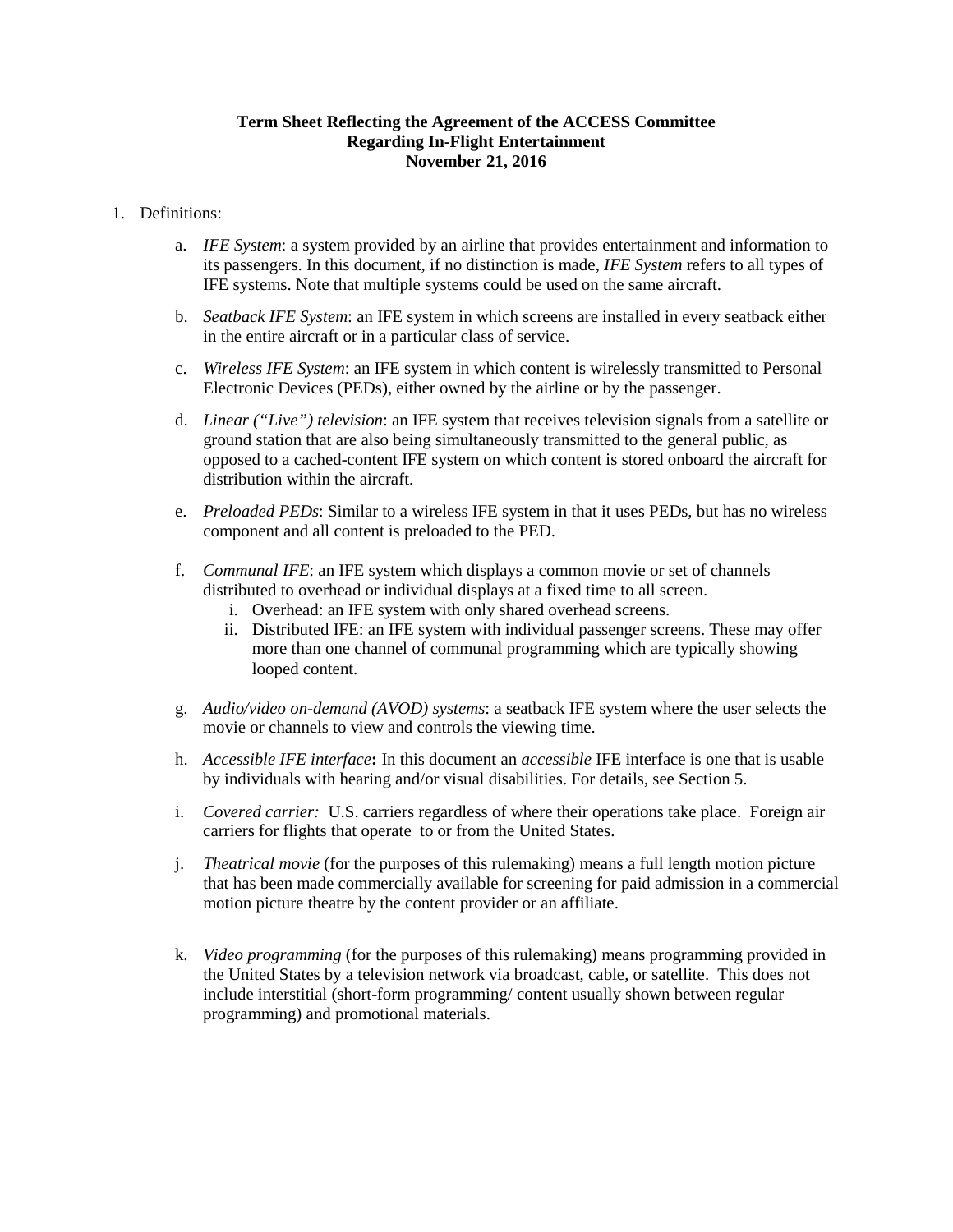#### 2. IFE Hardware/Software

- a. As a covered carrier, you must ensure that any IFE system installed on a newly delivered aircraft and any newly-installed IFE system on an existing aircraft is capable of supporting closed captions in either fixed image (e.g., bitmap format) or as user-customizable text after the effective date of the final rule. As a covered carrier, you must also ensure the IFE system offered on a newly delivered aircraft and any newly-installed IFE system on an existing aircraft is capable of conveying audio description for content that are audiodescribed.
- b. As a covered carrier, you must ensure that, any IFE system installed on a newly delivered aircraft and any newly-installed IFE system on an existing aircraft, is capable of supporting closed captions in user-customizable text meeting as many as possible of the specifications set forth in Annex A, provided that UCC capability can be achieved through airline customer software upgrades to current hardware systems from the airline's existing supplier(s) for each particular aircraft without requiring other changes to the IFE system hardware, seat(s) and/or layout of passenger areas ("LOPA") of the relevant aircraft. This requirement applies to all aircraft that are ordered three or more years after the effective date of the final rule and delivered five or more years after effective date of the final rule, in the case of single-aisle aircraft, and delivered six or more years after the effective date of the final rule in the case of twin-aisle aircraft. This timeline also applies to any newly-installed IFE system on existing aircraft.
- c. If you are a covered carrier with aircraft that provides a user interface to connect to the Internet (e.g., a user interface for an Internet service provider (ISP) such as Gogo), on supported devices beginning 120 days from the effective date of the final rule, you must, whenever an aircraft undergoes a WiFi system software upgrade in the normal course of business, install any software upgrade needed to ensure that the user interface to connect to the Internet on that aircraft is accessible. You must ensure that user interfaces to connect to the Internet on all aircraft in your fleet are accessible no later than 2 years after the effective date of the final rule. An accessible user interface is an interface that is perceivable, operable, and understandable to users who are blind or visually impaired or who have hearing disabilities. The WiFi system must comply with applicable criteria established by the Web Content Accessibility Guidelines 2.0, level AA.
- d. As a covered carrier offering audio/video on demand (AVOD) seatback in-flight entertainment (not including distributed IFE) on a flight and in a particular cabin or class of service through a system that does not support closed-captioning in either fixed image or user-customizable format, you must, three years after the effective date of the final rule, at your choice, either: (a) provide carrier-supplied PEDs offering comparable content (the number of PEDs should be in sufficient numbers to satisfy reasonably foreseeable demand by qualified individuals with disabilities), (b) offer comparable content streamed wirelessly from an airline server to passenger-supplied PEDs; or (c) offer access to WiFi streaming via passenger supplied PEDs of internet entertainment content on the same terms offered to other passengers on passenger-supplied PEDs. Content for carrier-supplied PEDs may be either pre-loaded or streamed wirelessly from an airline server. The content that a carrier streams to passenger-supplied PEDs as described in option (b) shall be comparable to content displayed through the inaccessible IFE system. Comparable content does not mean equivalent content and new releases may not be available on PEDs at the same time as they are available on seatback displays. IFE content or WiFi streaming access that is accessible to passengers with a visual and/or hearing-related disability must be offered at a price no more than that charged to passengers seated in the same class of service on the same flight.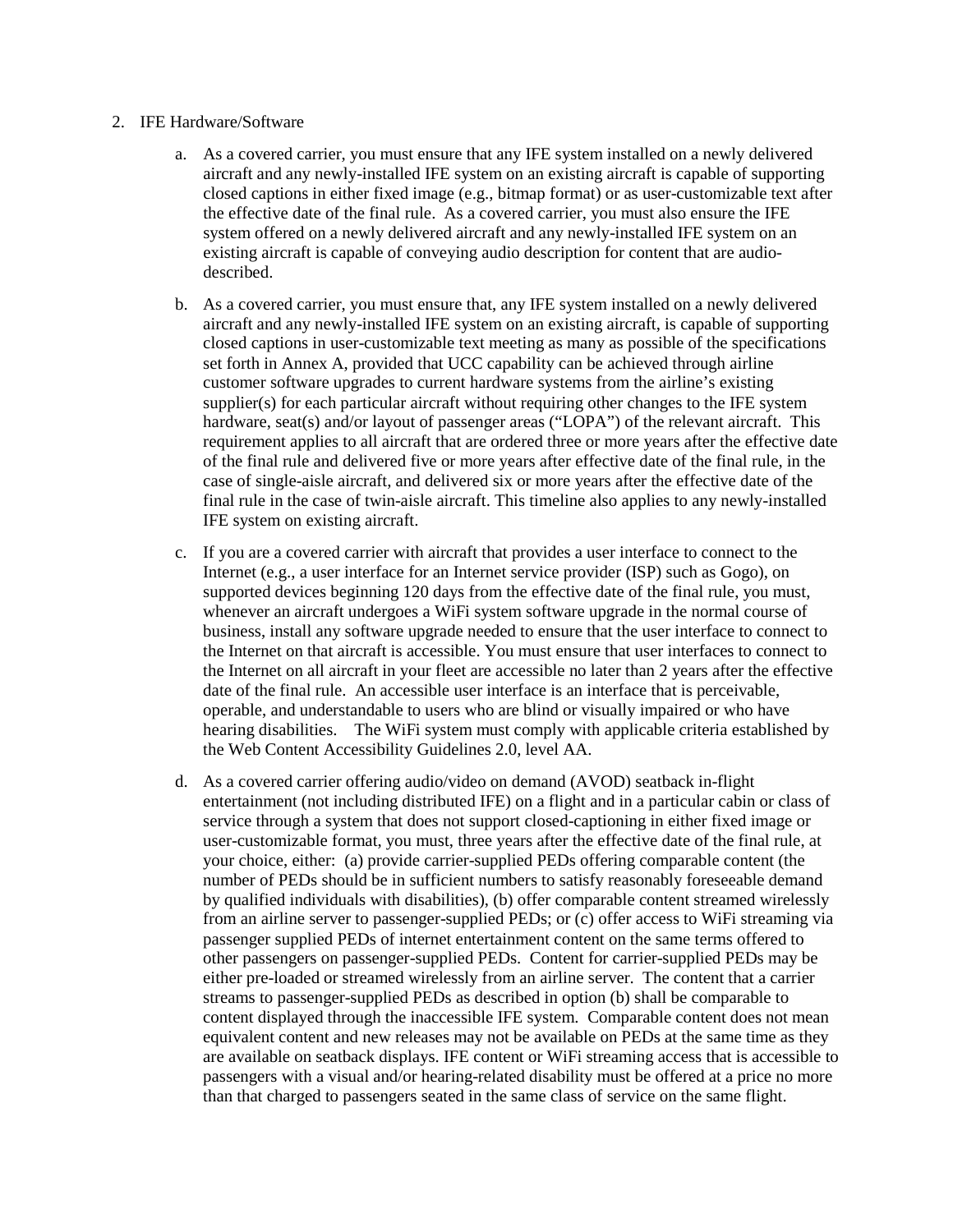- **i.** Airlines may require a blind or deaf or hard-of-hearing passenger to provide up to 48 hours advance notice in order to receive any carrier-supplied PED and/or instructions on how to access the wireless IFE solution. A Special Service Request is one way to receive such requests (which, unless contrary to EU, US or other privacy law, may be filled in once and then saved in the passenger's profile with that airline). If a passenger does not meet advance notice requirements, covered carriers still should provide the accommodation if they can do so by making reasonable efforts, without delaying the flight. In the case of carrier-provided PEDs, an advance credit card authorization to support a charge in the event of a damaged or non-returned PED may be required.
- e. Covered carriers shall not be responsible for the original quality of the closed captions and audio descriptions of the licensed content. Covered carriers shall be responsible for quality issues unique to the IFE environment, including but not limited to malfunctions or failures of IFE hardware and/or software onboard the aircraft. Passengers shall have recourse by filing a complaint with the airline in an accessible manner, through existing passenger complaint channels and processes, and the airlines shall take steps to remedy such issues. Ordinary service-delivery failures (e.g., temporarily inoperable IFE systems, broken display monitors, corrupted content files, or other failures that would impact the delivery of IFE generally for any passenger) shall not constitute a violation of DOT disabilities regulation.
- f. A covered carrier may apply for an exemption from the requirements in this section by submitting to DoT a written demonstration that compliance is not "achievable." [47 C.F.R. §](https://www.law.cornell.edu/cfr/text/47/79.103)  [79.103\(](https://www.law.cornell.edu/cfr/text/47/79.103)b) may be used as guidance for demonstrating what is not achievable for closed captions. A carrier may also petition the DoT for an extension of time to comply with the foregoing requirements by filing a petition which demonstrates that timely compliance with the rule is not feasible due to factors outside the carriers control (e.g., due to bottlenecks in the supply chain). DoT shall review and respond to petitions for waiver/extension in a timely manner.
- g. Nothing in this rule shall require a carrier to offer IFE to its passengers. Carriers shall not be required to display closed captions/audio descriptions on overhead screens or distributed IFE displays, nor to provide PED-based IFE content on flights and in classes of service where overhead screens or distributed IFE displays are the primary IFE system.
- h. With respect to fee for service arrangements, IFE offered by marketing carriers on flights operated under the brand of the marketing carrier(s) by its codeshare partners is solely the responsibility of the marketing carrier(s); such codeshare partners shall not be responsible for IFE regulatory compliance. $<sup>1</sup>$  $<sup>1</sup>$  $<sup>1</sup>$ </sup>
- 3. IFE Content
	- a. "Covered content" means English-language theatrical movies and cached or stored Englishlanguage (for programs where the original soundtrack language is English) and Spanishlanguage (for programs where the original soundtrack language is Spanish) video programming licensed by the content owner that have been produced more than 9 months after the effective date of the final rule, and displayed with closed-captions and/or audio description in theaters in the United States or on television in the United States via a

<span id="page-2-0"></span> $1$  In the fee-for-service code-share arrangement, the sole marketing carrier contracts with the operating carrier to purchase all seats on the flights, sets the flight number with its own airline designator code, and brands the flight with the marketing carrier's brand name, often with the suffix of "Express" or "Connection" to identify that it is a regional-carrier flight.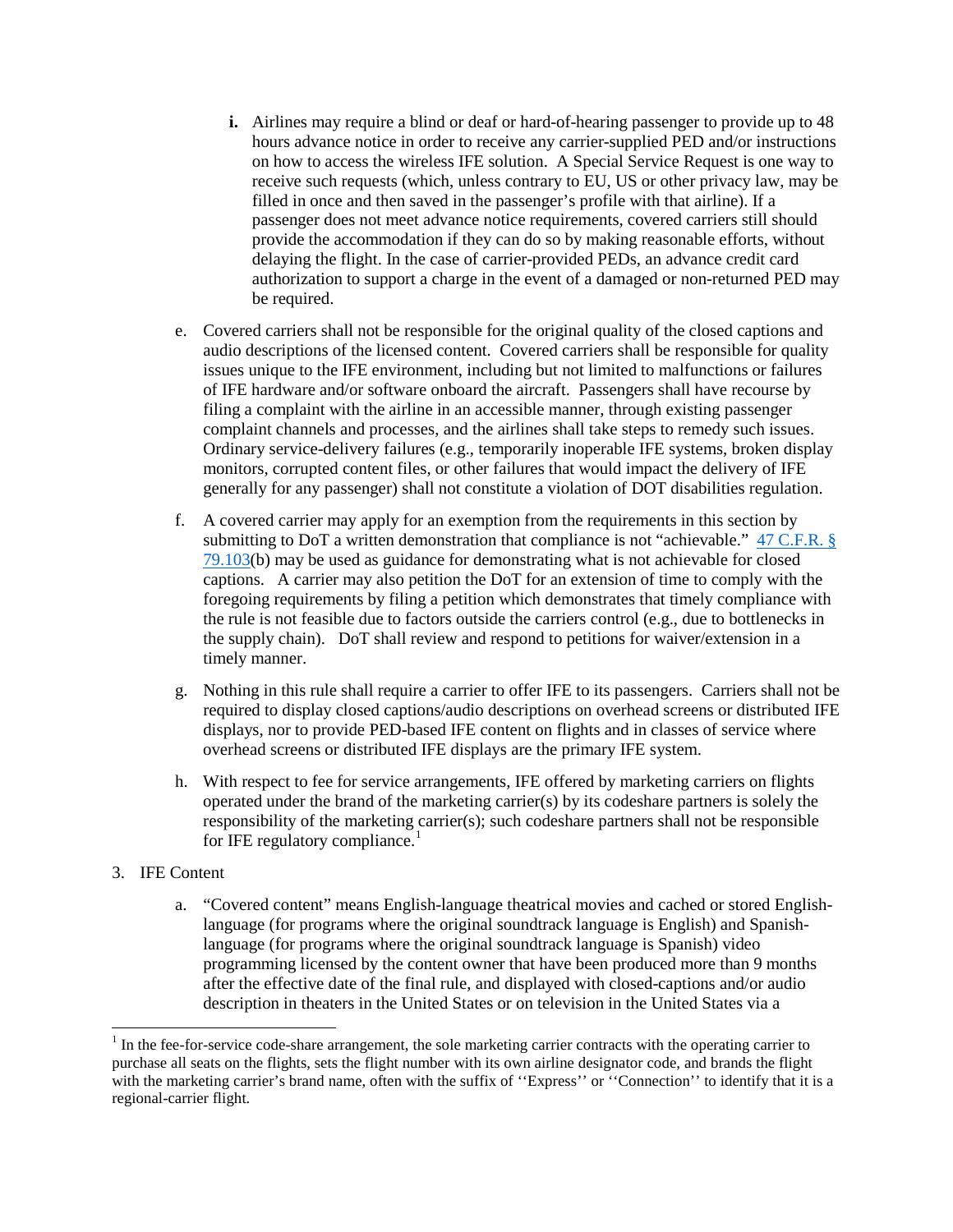broadcast station or pay TV provider (e.g., cable, satellite). Content owner means a U.S. entity with copyright and applicable distribution rights over the contents.

i. The Department will monitor the progress in the volume of accessible programming, including but not limited to previously produced content, displayed on covered flights' IFE systems and may, on its own motion or upon petition from private parties, re-visit this provision and, in consultation with disability rights advocates, airlines, and content providers, undertake a new rulemaking to revise it if there has not been a significant increase in the accessibility of movies and video programming (captioned and audio described) displayed on aircraft five years after the effective date of the rule.

## b. Obtaining and Displaying IFE Content With Closed Caption and Audio Descriptions

Beginning 9 months after the effective date of the rule, for covered content that the carriers license for display on aircraft seatback IFE and cache on an onboard server, covered carriers shall request that their content provider(s) supply 100 percent of covered IFE content in closed-caption and audio-described versions, and shall obtain such covered IFE content with closed captions and audio-descriptions if available in a format that is suitable, based on widely accepted industry standards, for display on the carrier's particular IFE systems for the carrier's particular aircraft. Carriers may display content that is not closed captioned or audio-described only if non-captioned or described versions are NOT available from the carrier's content provider.

When licensing linear ("live") television programming, the feed of the carrier's content provider must be licensed to include closed captions and audio descriptions in the feed to the extent they exist and are transmitted with the feed. Carriers are permitted to display content for which a closed captioned and/or audio described version is unavailable from its provider.

# c. Edited Version of Movies or Video Programming

If a covered carrier or its agent procures a movie or video programming that has been edited for display on aircraft and the unedited movie or video programming was made available by the content provider with closed-captions and/or audio-description, the carrier shall procure for display on aircraft either: (1) a closed-captioned and/or audio-described version of the edited movie or video programming; or (2) a closed-captioned and/or audio-described version of the unedited movie or video programming.

If a carrier has a consistent policy of only displaying certain content in an edited version, and an edited version containing audio descriptions is not available by the carrier's content provider, then this paragraph shall not require that carrier to display the edited version with audio description. The carrier shall retain documentation demonstrating that the edited version containing audio description has not been made available despite request.

## d. Information Collection Requirement

Each carrier shall prepare a list each month of all the movies and video programming it licensed in the preceding month. Such lists shall indicate for each IFE content item whether the content is available to airline passengers in closed-captioned and/or audio described format. To the extent that a movie or video programming is not available in captioned and/or audio described format to airline passengers, the carrier must state the reason that one is not available (e.g., work cycle, audio-described version not available from the content provider,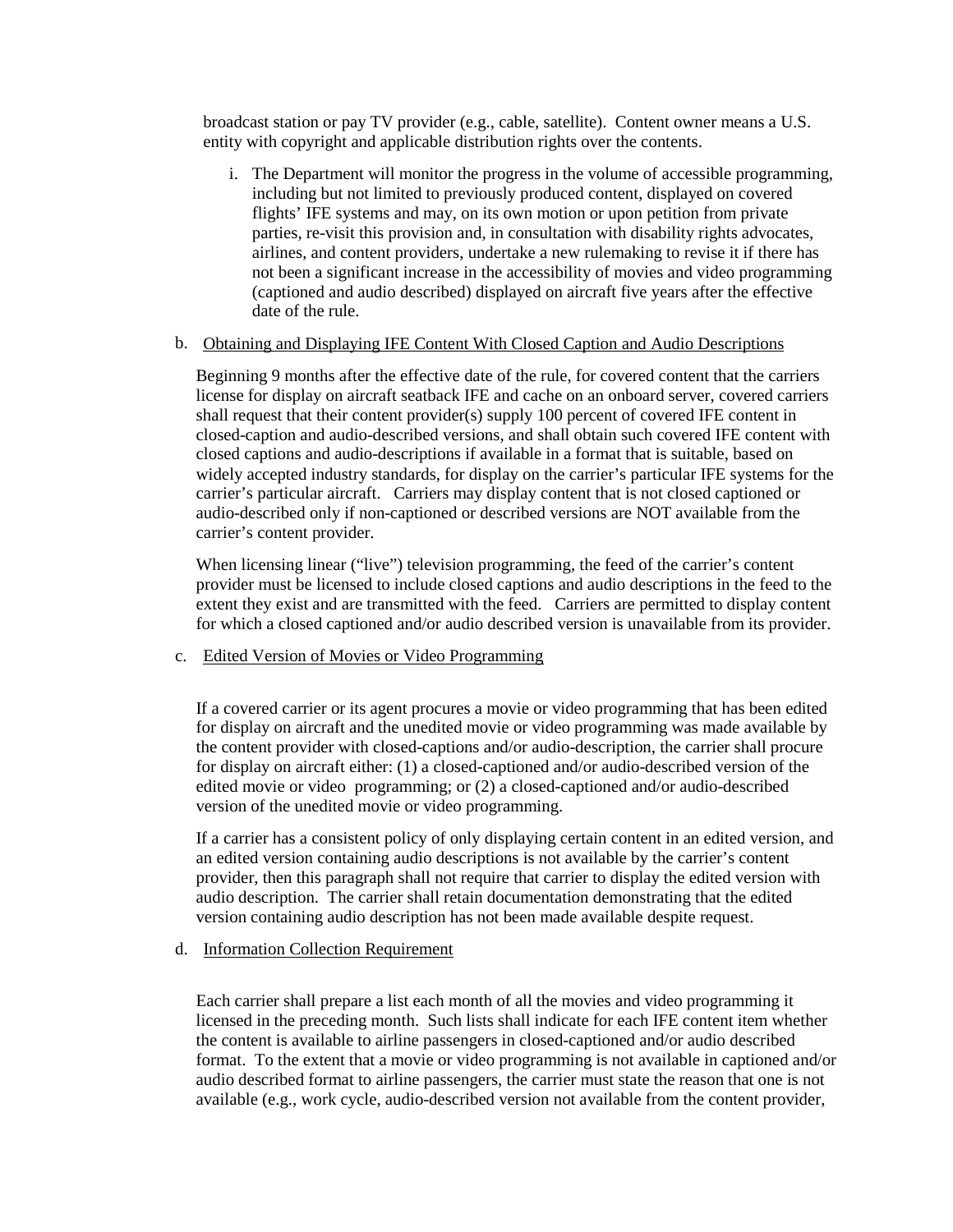content not produced more than 9 months after effective date). Each monthly list must contain the following certification signed by the carrier's authorized representative: "Airline confirms that it has ordered closed-captioned and/or audio-described content in all cases where it is available from its content provider in IFE format. This list is true, correct and complete to the best of my knowledge and belief." The carrier shall retain the lists with certification for a period of two years and make them available to the Department of Transportation on request.

e. Retention and Reporting Requirement.

By the last Monday in January of each year, the carrier shall submit an annual report to the Department of Transportation summarizing its accessible IFE content during the prior calendar year using the specified form (see attachment). See Annex C for the format and content of that report. Each annual report must contain the following certification signed by the carrier's authorized representative: "I, the undersigned, confirm that this report has been prepared under my direction. To the best of my knowledge and belief, that this is true, correct, and complete report." Electronic signatures will be accepted.

- f. The information and reports described in sections (d) and (e) above will not be required on or after 7 years after the effective date of the rule."
- 4. Accessibility Disclosure

Covered carriers shall disclose on their websites, and upon request through call centers, clear information on their accessible IFE options to passengers in advance of travel. This includes, limitations, if any, on content entailed by use of passenger-supplied PEDs to the extent that those limitations differ from any that may apply to the IFE that the carrier generally offers. Covered carriers shall also provide clear information about the availability of captioned and audio described content, such as through the provision of a search filter and identifying icons on accessible systems and PEDs where IFE systems provide such functionalities.

Airlines generally do not provide, in advance of travel, information on individual titles, type or quantity of content that may be available on any specific flight. To the extent this information is not provided to passengers generally it is not required to be provided to passengers with disabilities. Any aircraft or flight specific information provided is subject to change based on operational necessities such as unplanned aircraft swaps.

5. Accessible Interface Task Force

On or before November 15, 2017, the Airline Passenger Experience Association (APEX) will develop and submit any consensus recommendations on proposed specifications for an accessible user interface for new IFE systems (as opposed to newly manufactured parts of existing designs) offered on newly delivered aircraft and any newly-installed IFE system on an existing aircraft. APEX will also study and if feasible develop consensus recommendations on proposed specifications for an accessible user interface for existing IFE systems on aircraft for consideration during rulemaking.

APEX will consult with disability rights organizations including the National Federation of the Blind and the American Council of the Blind, airlines, aircraft manufacturers, suppliers (Thales, Panasonic and Zodiac), and other stakeholders such as the National Center for Accessible Media in developing these recommendations and proposed specifications. For a user interface to be accessible, it must be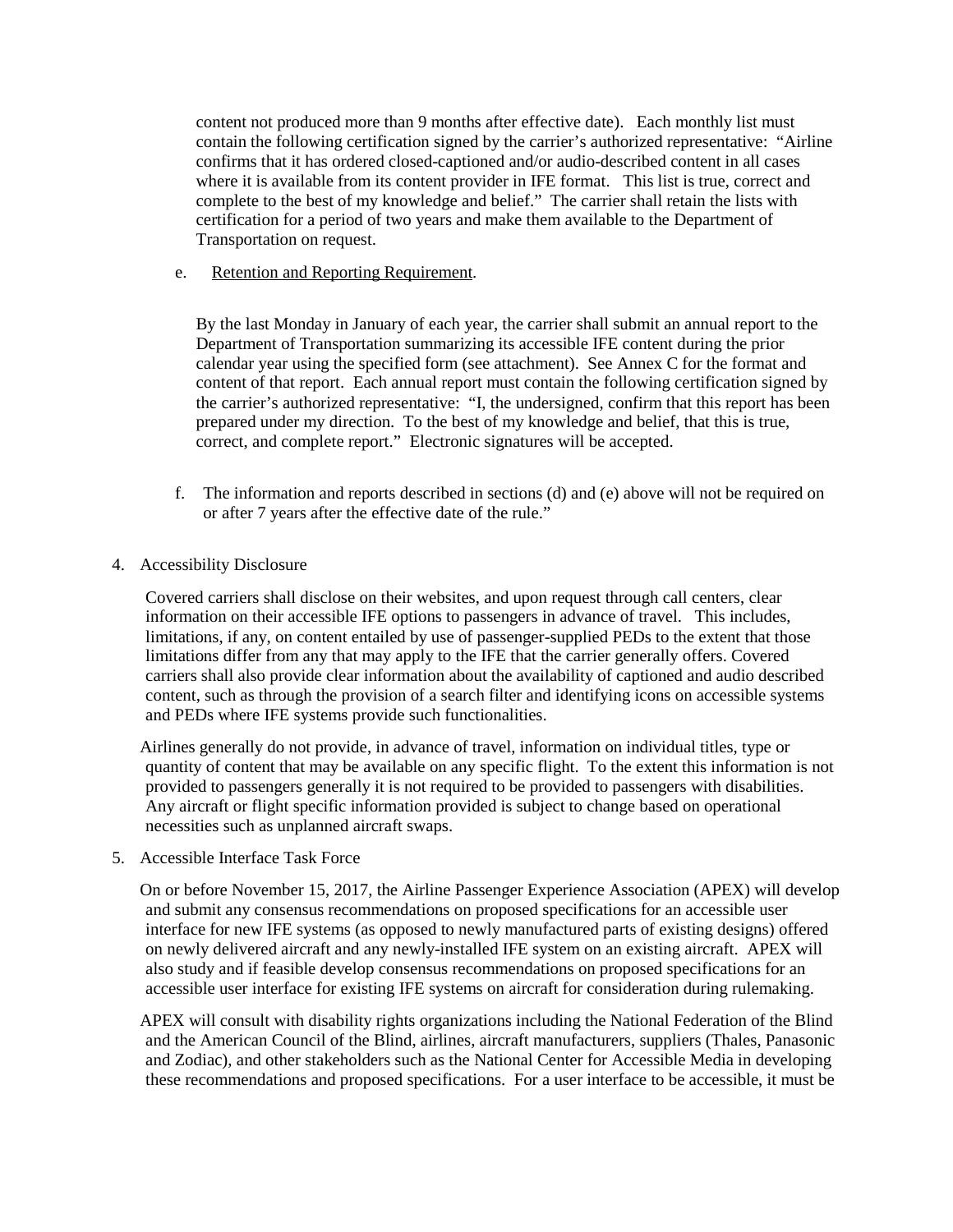perceivable, operable, and understandable to users who are blind or visually impaired, have hearing disabilities, and/or have dexterity impairments.

APEX will, to the extent possible, establish consensus recommendations and proposed specifications that would only necessitate airline customer software changes and would not require changes to the IFE system hardware, seat(s) and/or layout of passenger areas ("LOPA") of the relevant aircraft.

To the extent consensus is not reached on any of the aforementioned matters, APEX will provide DOT a report containing the different views of the stakeholders.

DOT will review any proposed specifications that are developed, consensus recommendations provided, or report prepared for possible inclusion in a new rulemaking.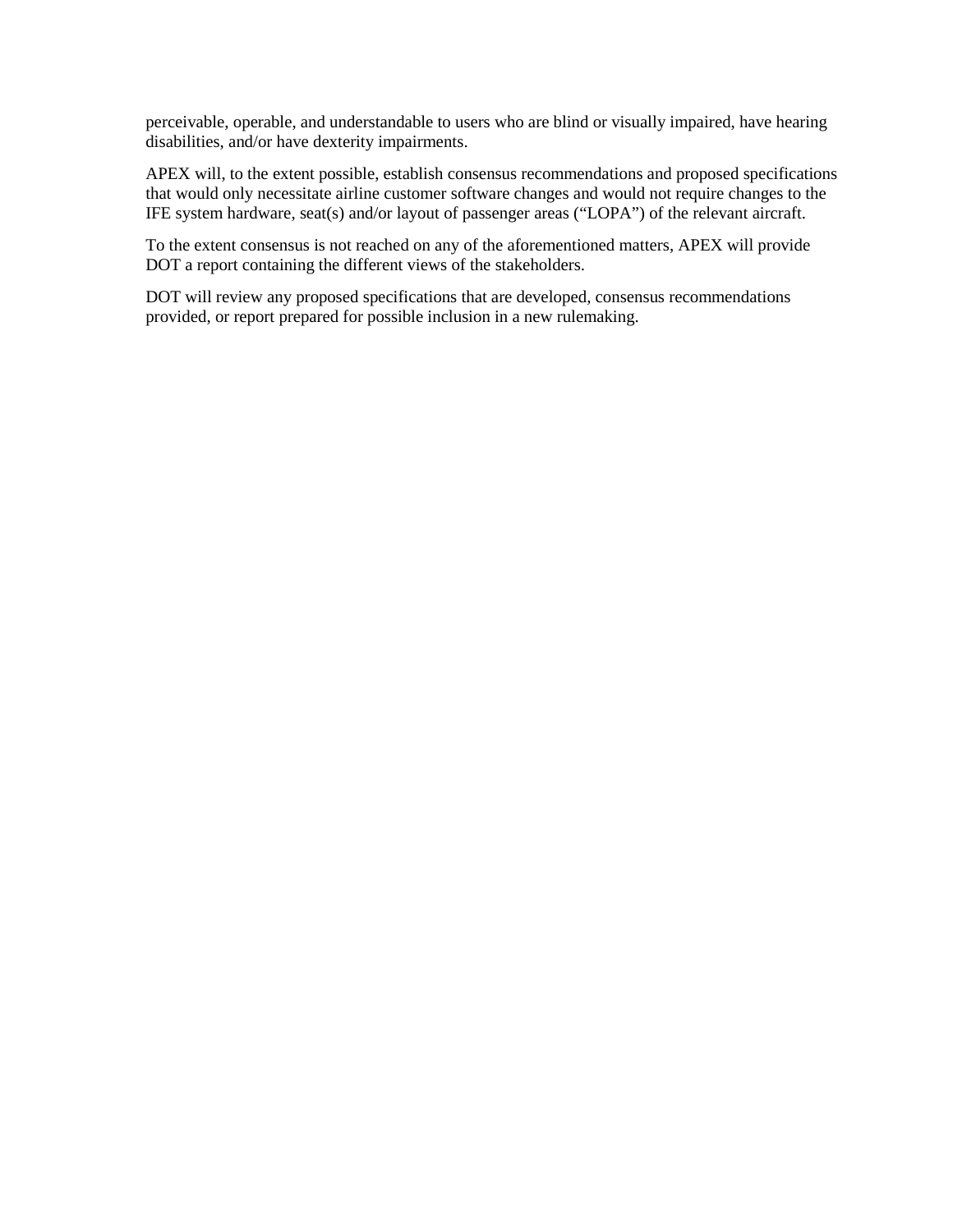## **Annex A**

#### **Specifications of User-Customizable Captions**

*[Note: These standards are drawn from the FCC requirements set forth in detail in 47 C.F.R. § [79.103\(](https://www.law.cornell.edu/cfr/text/47/79.103)c). The topic headings are listed here for ease of reference. Item 1 defines the presentation modes that should be supported. Items 2-10 represent the customizable characteristics of the text. Item 11 (not listed below but found in the linked documents above) does not apply here.]* 

"User-customizable captions" (UCC) means captions that adhere to the decoder requirements set forth, as of the date of this agreement, by [47 C.F.R. § 79.103.](https://www.law.cornell.edu/cfr/text/47/79.103)

**(c)** Specific technical capabilities. All apparatus subject to this section shall implement the following captioning functionality to the extent feasible within the IFE environment:

- (1) Presentation
- (2) Character color
- (3) Character opacity
- (4) Character size
- (5) Fonts
- (6) Caption background color and opacity
- (7) Character edge attributes
- (8) Caption window color
- (9) Language (switching between languages or caption tracks when available)
- (10) Preview and setting retention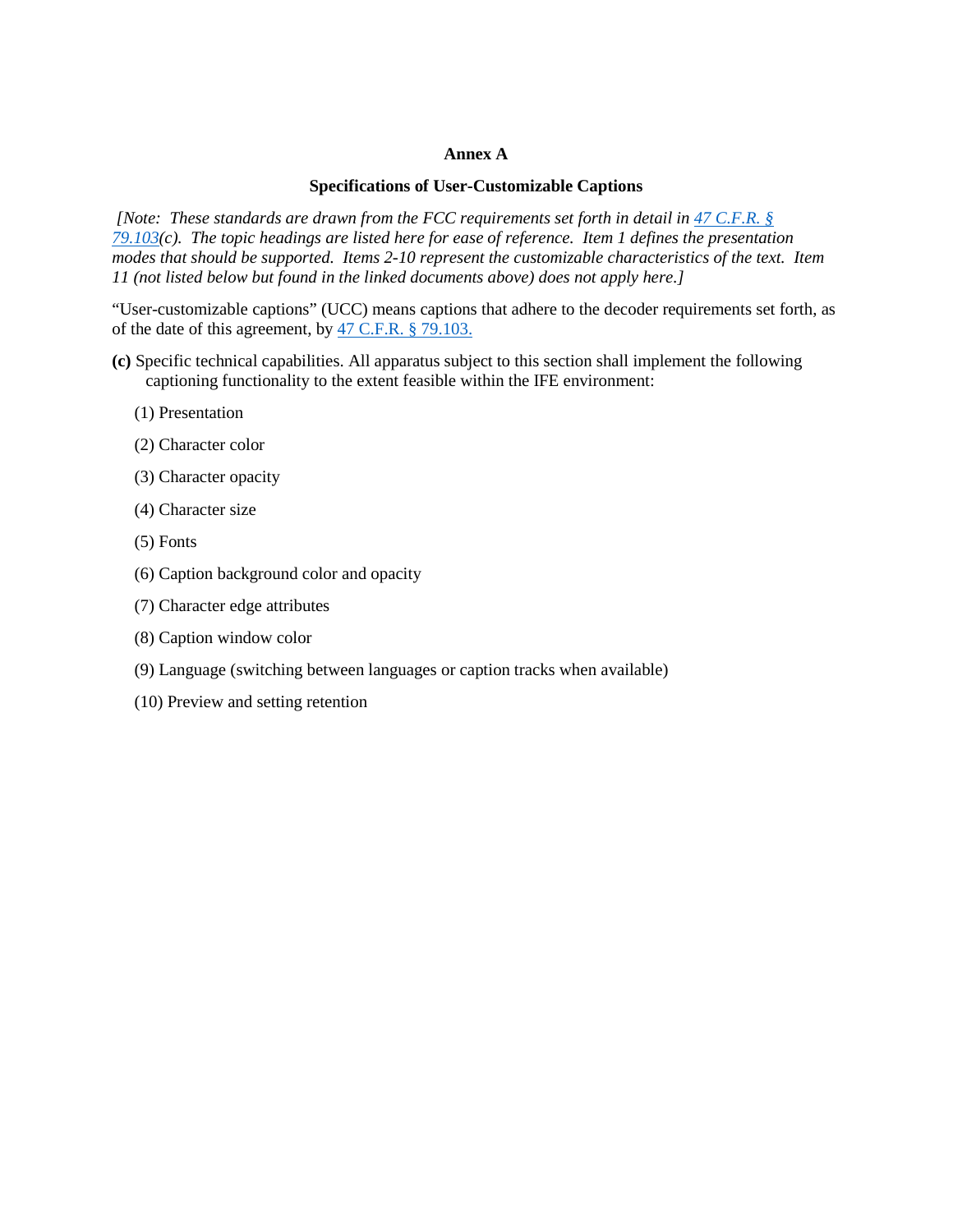# **Annex C**

# **Format and Content of Carrier Annual Reports**

| Name of Carrier:                  |  |  |  |  |  |
|-----------------------------------|--|--|--|--|--|
| <b>Submission Date:</b>           |  |  |  |  |  |
| Contact Person:                   |  |  |  |  |  |
| Email Address:                    |  |  |  |  |  |
| Telephone Number:                 |  |  |  |  |  |
| <b>Mailing Address:</b>           |  |  |  |  |  |
| Calendar Year of Data Collection: |  |  |  |  |  |

Total number of IFE content licensed in calendar year: \_\_\_\_\_\_\_\_\_

# Table 1. MOVIES/FILMS

|                                                                                  | Total | Covered content<br>theatrical movies | Non-covered English<br>content theatrical movies<br>produced before<br>[effective date $+9$<br>months] | Other non-<br>covered<br>theatrical<br>movies |
|----------------------------------------------------------------------------------|-------|--------------------------------------|--------------------------------------------------------------------------------------------------------|-----------------------------------------------|
| Number of<br>theatrical<br>movies<br>licensed                                    |       |                                      |                                                                                                        |                                               |
| Number of<br>theatrical<br>movies<br>licensed that<br>have closed<br>captions    |       |                                      |                                                                                                        |                                               |
| Number of<br>theatrical<br>movies<br>licensed that<br>have audio<br>descriptions |       |                                      |                                                                                                        |                                               |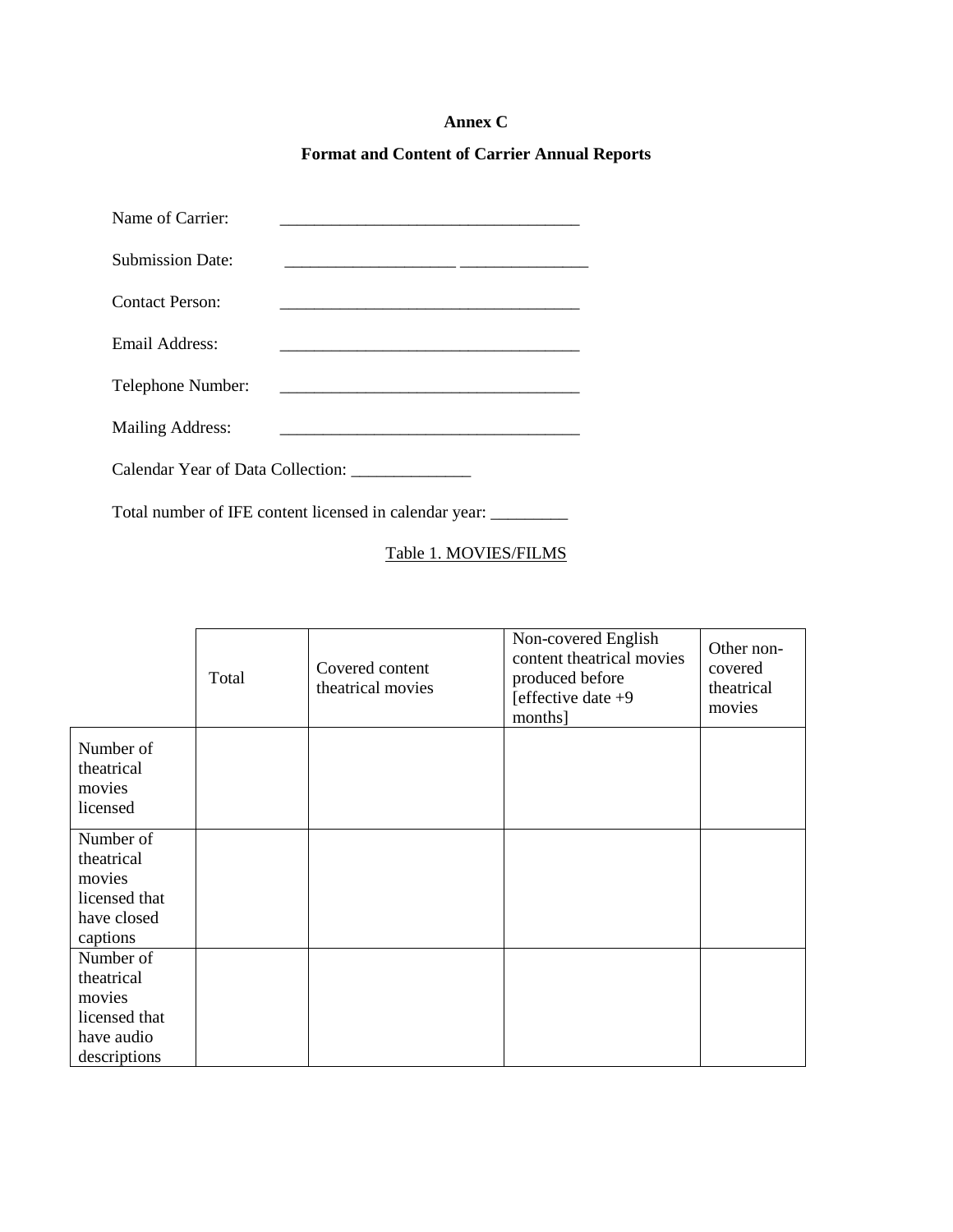**"Covered content"** means English-language theatrical movies and cached or stored English-language (for programs where the original soundtrack language is English) and Spanish-language (for programs where the original soundtrack language is Spanish) video programming licensed by the content owner that have been produced more than 9 months after the effective date of the final rule, and displayed with closed-captions and/or audio description in theaters in the United States or on television in the United States via a broadcast station or pay TV provider (e.g., cable, satellite). Content owner means a U.S. entity with copyright and applicable distribution rights over the contents.

For purposes of this rulemaking, a **theatrical movie** means a full length motion picture that has been made commercially available for screening for paid admission in a commercial motion picture theatre by the content provider or an affiliate.

|                                                                      | Total | Covered<br>English -<br>language<br>content video<br>programming | Non-covered<br>English language<br>content video<br>programming<br>produced before<br>[effective date $+9$<br>months] | Covered<br>Spanish-<br>language<br>content video<br>programming | Non-covered<br>Spanish-<br>language<br>content video<br>programming<br>produced before<br>[effective date $+9$<br>months] | Other<br>non-<br>covered<br>content<br>(e.g.,<br>Netflix,<br>Hulu) |
|----------------------------------------------------------------------|-------|------------------------------------------------------------------|-----------------------------------------------------------------------------------------------------------------------|-----------------------------------------------------------------|---------------------------------------------------------------------------------------------------------------------------|--------------------------------------------------------------------|
| Number of<br>programs<br>licensed                                    |       |                                                                  |                                                                                                                       |                                                                 |                                                                                                                           |                                                                    |
| Number of<br>programs<br>licensed that<br>have closed<br>captions    |       |                                                                  |                                                                                                                       |                                                                 |                                                                                                                           |                                                                    |
| Number of<br>programs<br>licensed that<br>have audio<br>descriptions |       |                                                                  |                                                                                                                       |                                                                 |                                                                                                                           |                                                                    |

# Table 2. PROGRAMS

**"Covered content"** means English-language theatrical movies and cached or stored English-language (for programs where the original soundtrack language is English) and Spanish-language (for programs where the original soundtrack language is Spanish) video programming licensed by the content owner that have been produced more than 9 months after the effective date of the final rule, and displayed with closed-captions and/or audio description in theaters in the United States or on television in the United